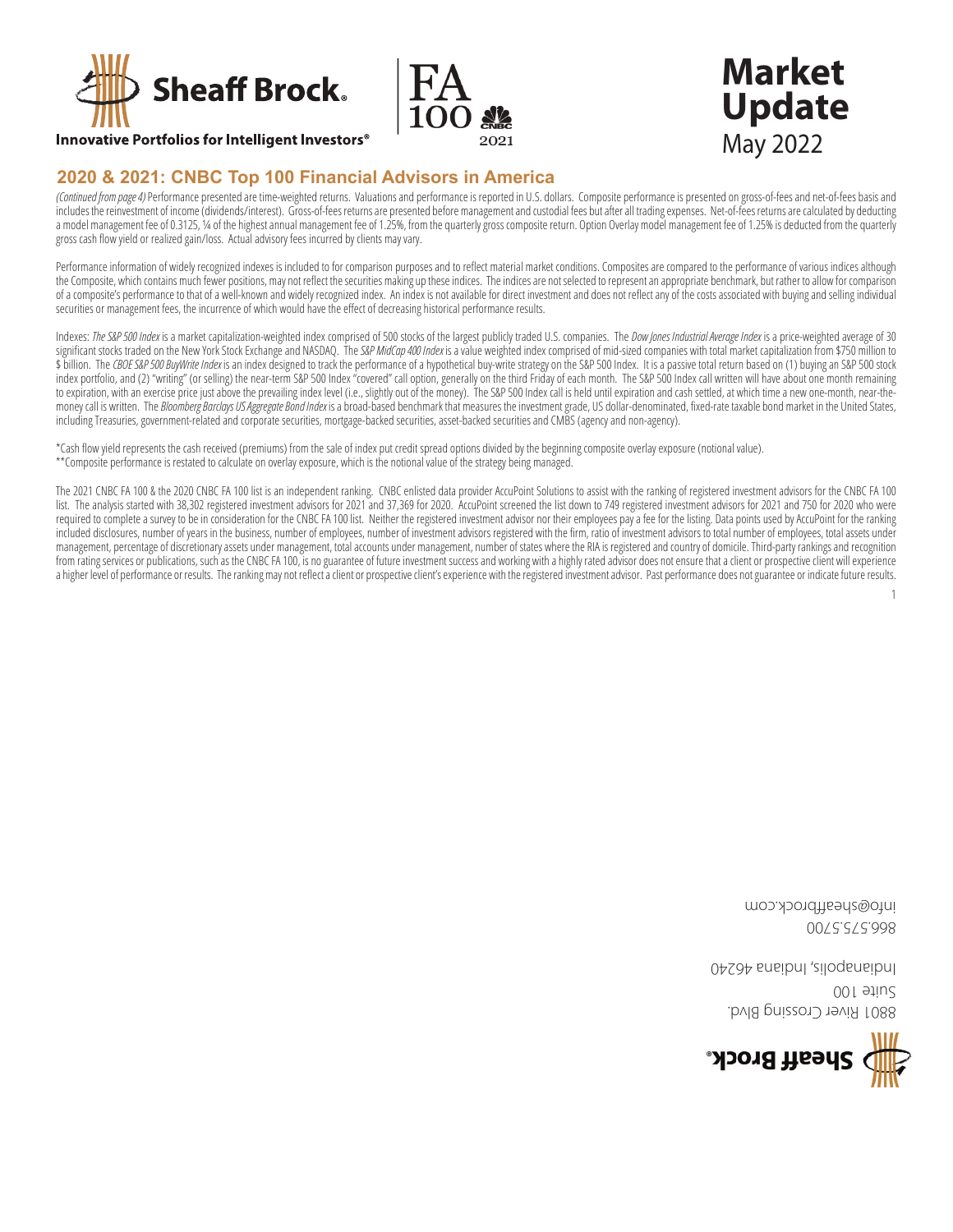As of today, 2022 has started as a big bust for stock and bond investors. According to MarketWatch, the first 4 months was the worst start to a year for the stock market since 1939. For Treasury bonds it was the worst start sine 1788! Some equity investors are paralyzed in fear by the messy global stew of economic and geopolitical events, while others see potential opportunity.

How is it ,that over a lifetime, some people make a tremendous amount of money in the stock market while others struggle with repeated disappoint, and sometimes give up? After being in this business for 40+ years, I've decided long-term success is all about perspective, how you are looking at it.

The chart shows the S&P 500 for about the last 4 decades, and you can imagine this guy is a 25 year old me looking through binoculars at the stock market's future. When peering this direction, all he can see are the peaks, like looking at the mountain peaks in the picture below.





The stock market has been similar in that the peaks have become taller and taller even though valleys and cliffs have at times been terrifyingly deep.



Successful long-term investors know the valleys will come after peaks, but also assume the U.S. economic engine will keep pushing corporate profits higher and higher, thus creating a new peak. Successful investors look at the peaks.

investing in stocks have the opposite perspective. They are like this guy and tend to nervously watch for the corrections, the valleys, and the periodic cliffs. They can't

see the peaks when looking backwards at the valleys. They try to pick a perfect time to get invested and get scared out when it isn't perfect (Psst...it's never perfect). They don't understand that their behavior isn't investing, it's gambling.

Some people think I'm crazy when I say the S&P 500, or the Dow Jones Industrial Average, will double in price. They cite all of the problems today: war, inflation, economy, politics, social problems, etc. The flaw in that argument is those problems have always been with us, only worse. In 1981 inflation was double-digits, interest rates were in the teens, the murder rate was 2X what it is today, a higher percentage of people lived in poverty, hundreds of people per year would die in commercial airplane crashes, and life expectancy was lower.

"Compound interest is the eighth wonder of the world. He who understands it, earns it; he who doesn't, pays it."

Albert Einstein



#### Publication: 5/19/2022

People who struggle with repeated disappoint

The good old days...not so much when you give it a hard look. In the past, in spite of all these troubles, the stock market doubled in price again and again. Five doubles in 40 years. To put that into perspective and visualize how tall that peak grew, a \$500,000 portfolio doubled 5 times grows 32X the original value to \$16,000,000. That's an impressive peak elevation! And that miracle of compounding doesn't even include dividends which would have added a few million dollars more. No wonder Einstein was so amazed by compound interest. smackdown when the Dow Jones Industrial average dropped 1200 points and the S&P 500 was down 165 points (more than the whole index was even worth in 1981)! Today, gamblers looking backwards fearfully stare like a deer in headlights unsure of which way to turn. Long-term investors look at today's drop as an opportunity to buy great companies "on sale". So, the S&P 500 is going to double again to 8000? I'm confident it will. When? Who knows? But, about 8 years from now sounds plausible.

John Templeton, one of the greatest long-term investors ever, said it best, "The perfect time to invest is when you have the money."

People who make a lot of money in the stock market look forward to the next peak, know there will be turbulence but don't bail out of the plane when there is, have a long-term time horizon, and let compounding work its magic. Pretty simple really. **Portfolio Updates** We all know returns have been lousy so far in 2022. Historically when indicators have been this bad, forward returns

Intellectually, we all know the S&P 500 has eventually always hit a new high. It last peaked on January 4<sup>th</sup> at 4818, but today is trading 900 points lower. Fairly deep valley.

In this letter we have often said the stock mar- $_{100.00}$  ket takes the stairs up and the elevator down. As this is being written on May 19<sup>th</sup>, the elevator is dropping again after yesterday's market

have been very good (reread last month's letter). Hang tight.

Have a friend or adult child who might like to receive this monthly letter? Let us know. We'll add them to the list.

**Financial Planning Tips!** Tiffany VanHook serves our clients as a financial planner and estate specialist. Tiffany has many years of experience providing high-net-worth families financial and estate planning services. A tip or two for this month:

*With the current market correction and tax rates set to go back up at the end of 2025, the conditions are ripe for a Roth conversion. Please reach out if you would like to have a conversation about how a conversion could fit into your overall financial plan.*

### **IN THIS ISSUE:**

- What do you see, peaks or valleys?
- Portfolio updates